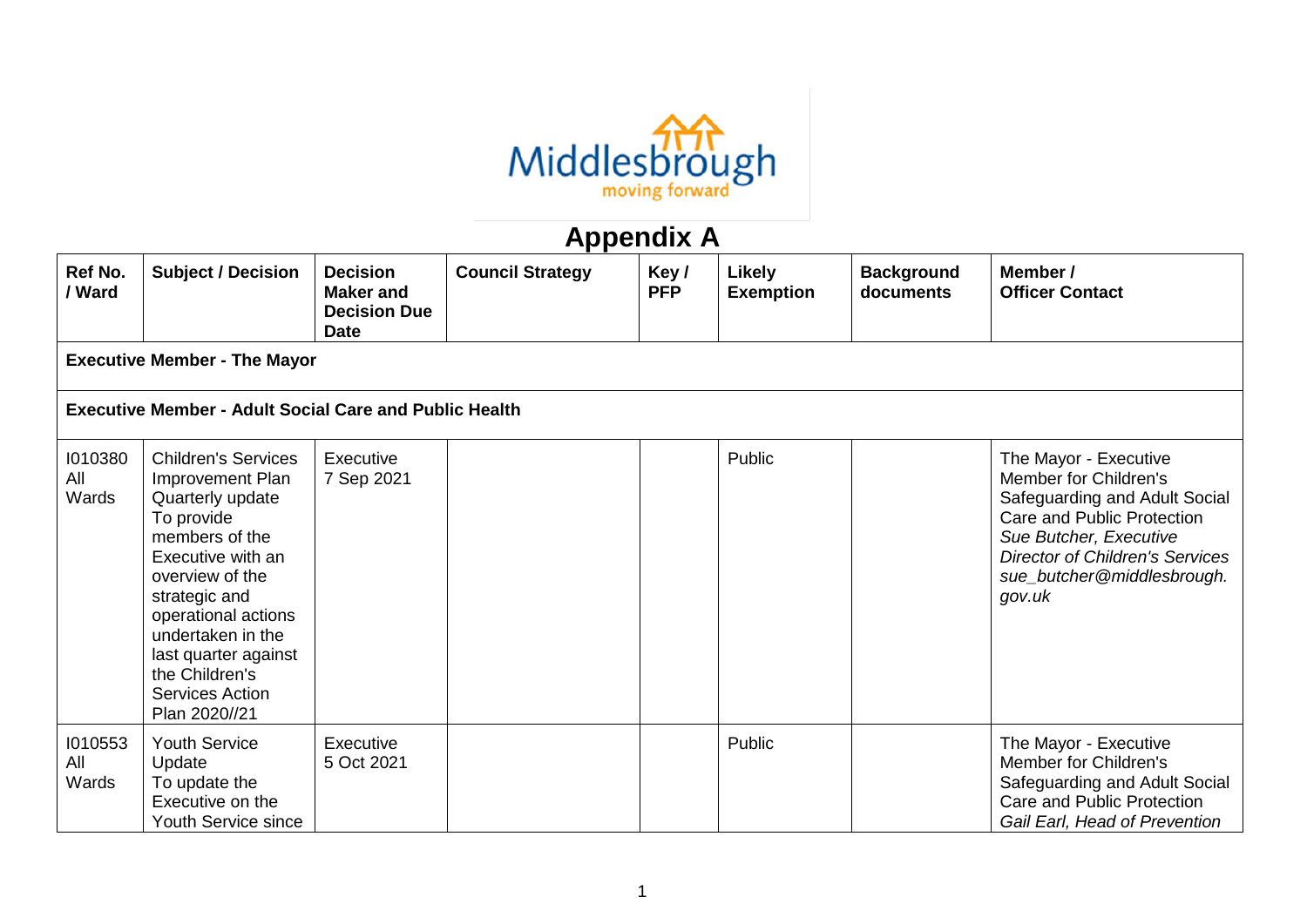| Ref No.<br>/ Ward       | <b>Subject / Decision</b>                                                                                                                                                                                                                                                                                                                                                                    | <b>Decision</b><br><b>Maker and</b><br><b>Decision Due</b><br><b>Date</b>                                                    | <b>Council Strategy</b> | Key/<br><b>PFP</b> | Likely<br><b>Exemption</b> | <b>Background</b><br>documents | Member /<br><b>Officer Contact</b>                                                                                                                                                                                        |
|-------------------------|----------------------------------------------------------------------------------------------------------------------------------------------------------------------------------------------------------------------------------------------------------------------------------------------------------------------------------------------------------------------------------------------|------------------------------------------------------------------------------------------------------------------------------|-------------------------|--------------------|----------------------------|--------------------------------|---------------------------------------------------------------------------------------------------------------------------------------------------------------------------------------------------------------------------|
|                         | it commenced on<br>the 1st April 2021.                                                                                                                                                                                                                                                                                                                                                       |                                                                                                                              |                         |                    |                            |                                | Gail_Earl@middlesbrough.gov<br>.uk                                                                                                                                                                                        |
| 1010893<br>All<br>Wards | Middlesbrough's<br>Ambition for<br>Children<br>To build upon our<br>existing<br>improvement<br>journey within<br><b>Children's Services</b><br>and our existing<br>Middlesbrough<br><b>Children Matter</b><br>priorities, to create<br>a Corporate<br>ambition, strategy,<br>and priorities for the<br>whole of the town<br>guided and co-<br>produced with<br>children and young<br>people. | Executive<br>5 Oct 2021                                                                                                      |                         | <b>KEY</b>         | Public                     |                                | The Mayor - Executive<br>Member for Children's<br>Safeguarding and Adult Social<br>Care and Public Protection<br>Sue Butcher, Executive<br><b>Director of Children's Services</b><br>sue_butcher@middlesbrough.<br>gov.uk |
| 1010910<br>All<br>Wards | <b>Audit to Excellence</b><br>To procure Audit<br>For Excellence as a<br>bespoke provider to<br>the Children's<br><b>Services</b><br>improvement<br>agenda                                                                                                                                                                                                                                   | The Mayor -<br>Executive<br>Member for<br>Children's<br>Safeguarding<br>and Adult<br>Social Care<br>and Public<br>Protection |                         | <b>KEY</b>         | Public                     |                                | The Mayor - Executive<br>Member for Children's<br>Safeguarding and Adult Social<br>Care and Public Protection<br>Sue Butcher, Executive<br><b>Director of Children's Services</b><br>sue_butcher@middlesbrough.<br>gov.uk |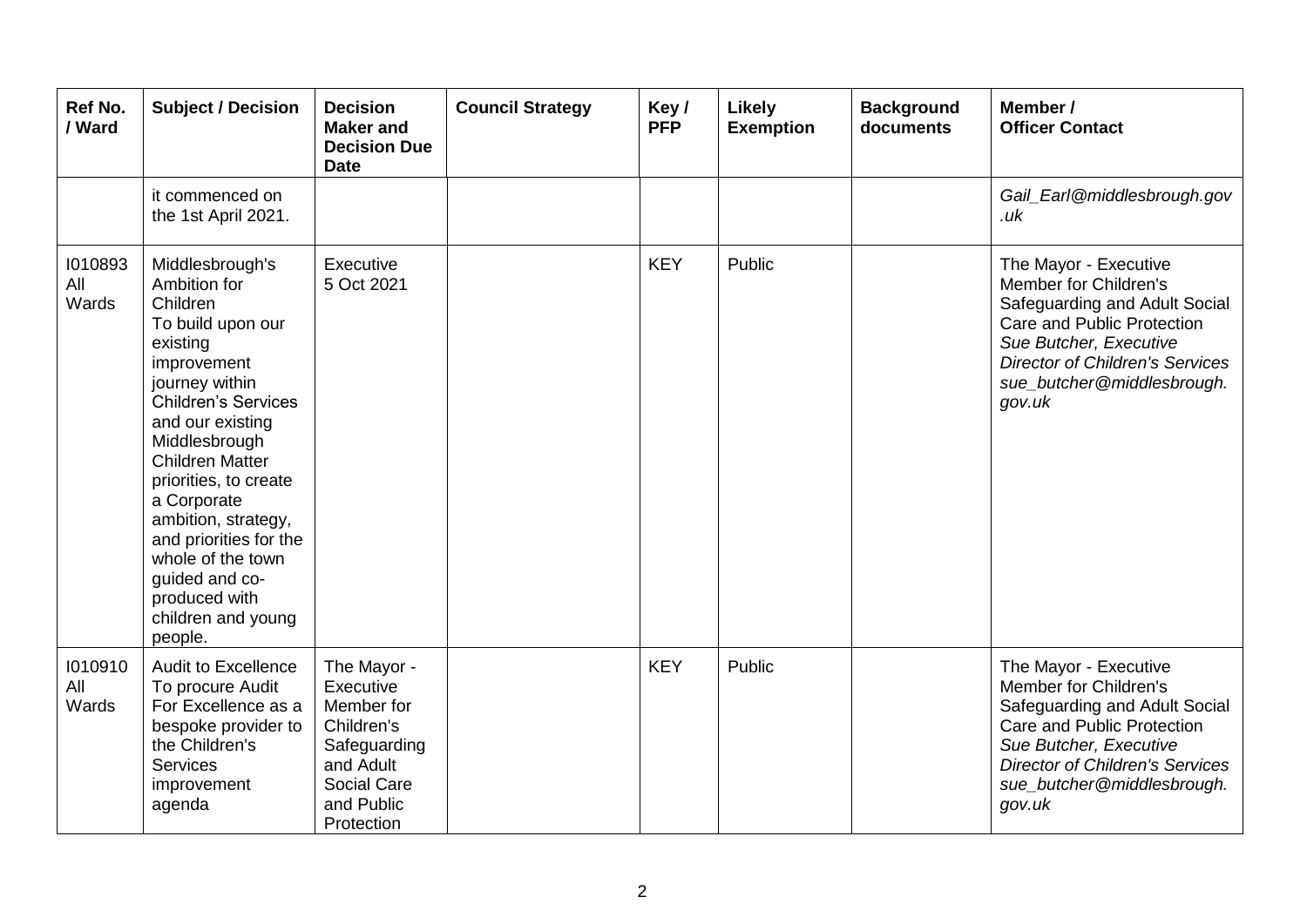| Ref No.<br>/ Ward       | <b>Subject / Decision</b>                                                                                                                                                                                                                                                                                                                                                                                                     | <b>Decision</b><br><b>Maker and</b><br><b>Decision Due</b><br><b>Date</b> | <b>Council Strategy</b> | Key/<br><b>PFP</b> | Likely<br><b>Exemption</b> | <b>Background</b><br>documents | Member /<br><b>Officer Contact</b>                                                                                           |  |  |  |  |
|-------------------------|-------------------------------------------------------------------------------------------------------------------------------------------------------------------------------------------------------------------------------------------------------------------------------------------------------------------------------------------------------------------------------------------------------------------------------|---------------------------------------------------------------------------|-------------------------|--------------------|----------------------------|--------------------------------|------------------------------------------------------------------------------------------------------------------------------|--|--|--|--|
|                         |                                                                                                                                                                                                                                                                                                                                                                                                                               | 6 Sep 2021                                                                |                         |                    |                            |                                |                                                                                                                              |  |  |  |  |
|                         | <b>Executive Member - Communities and Education</b>                                                                                                                                                                                                                                                                                                                                                                           |                                                                           |                         |                    |                            |                                |                                                                                                                              |  |  |  |  |
| 1010698<br>All<br>Wards | Community<br>Approach<br>To seek approval<br>from Executive for<br>the implementation<br>of a Middlesbrough<br>Community<br>Approach across all<br>wards within the<br>town that aims to<br>increase community<br>cohesion,<br>encourage<br>community<br>engagement in the<br>development of<br>Council plans and<br>initiatives and which<br>ultimately will help<br>to build stronger<br>and more resilient<br>communities. | Executive<br>7 Sep 2021                                                   |                         | <b>KEY</b>         | Public                     |                                | Deputy Mayor and Executive<br>Member for Culture and<br>Communities<br>Marion Walker, Head of<br><b>Stronger Communities</b> |  |  |  |  |
| 1009413<br>All<br>Wards | PSPO (Alley Gates)<br>Supports the<br>proposals to extend<br>the existing town<br>wide PSPO                                                                                                                                                                                                                                                                                                                                   | Executive<br>5 Oct 2021                                                   |                         | <b>KEY</b>         | Public                     |                                | <b>Executive Member -</b><br><b>Communities and Education</b><br>Marion Walker, Head of<br><b>Stronger Communities</b>       |  |  |  |  |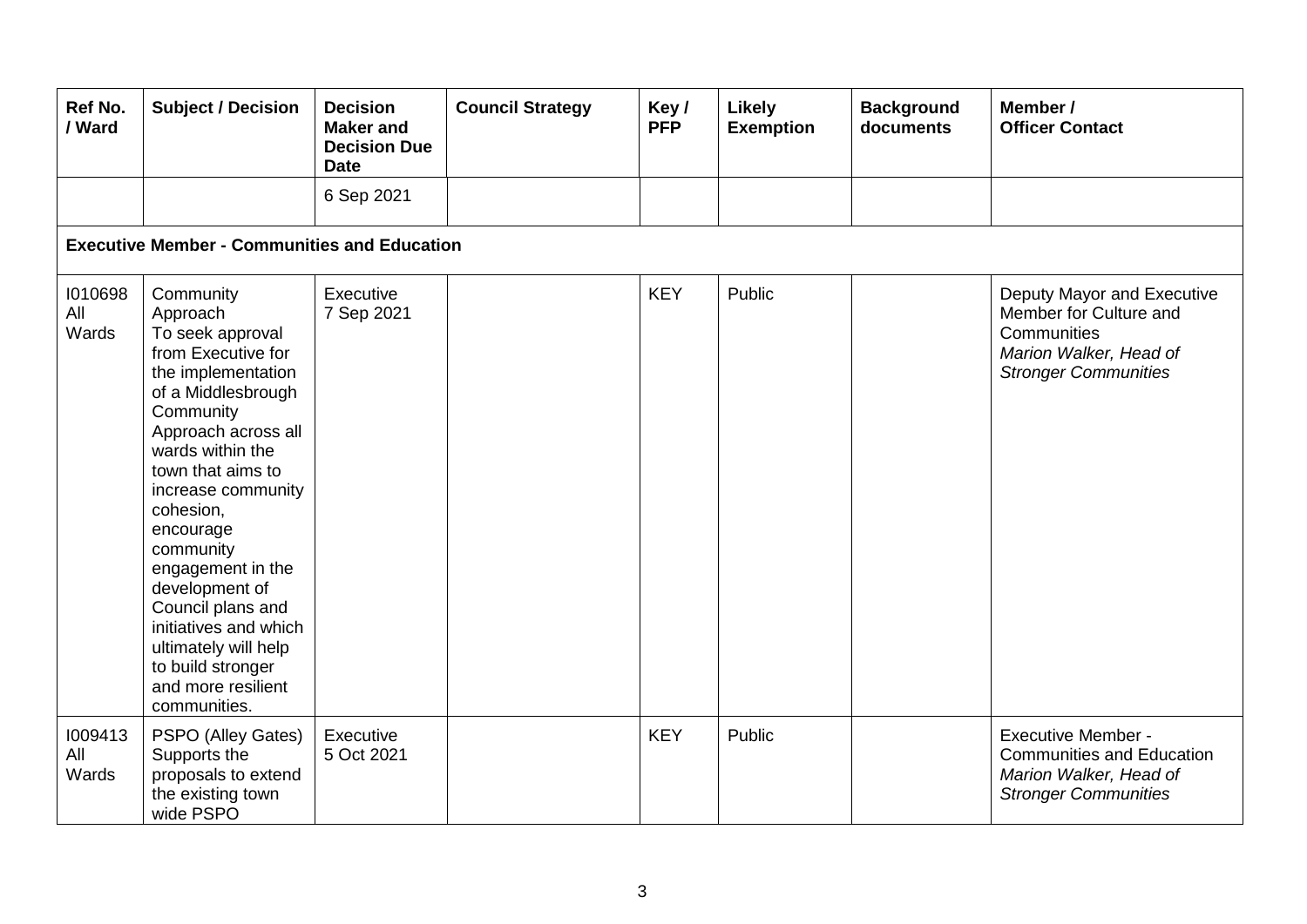| Ref No.<br>/ Ward       | <b>Subject / Decision</b>                                                                                                                                                                                                                                              | <b>Decision</b><br><b>Maker</b> and<br><b>Decision Due</b><br><b>Date</b> | <b>Council Strategy</b> | Key/<br><b>PFP</b> | Likely<br><b>Exemption</b> | <b>Background</b><br>documents | Member /<br><b>Officer Contact</b>                                                                                                                              |
|-------------------------|------------------------------------------------------------------------------------------------------------------------------------------------------------------------------------------------------------------------------------------------------------------------|---------------------------------------------------------------------------|-------------------------|--------------------|----------------------------|--------------------------------|-----------------------------------------------------------------------------------------------------------------------------------------------------------------|
|                         | (previously known<br>as gating orders) for<br>a further 3 years.                                                                                                                                                                                                       |                                                                           |                         |                    |                            |                                |                                                                                                                                                                 |
| 1010705<br>All<br>Wards | Middlehaven -<br>Outwood Academy<br>Riverside<br>The report sets out<br>the case to dispose<br>of the Council's<br>freehold interest in<br>land at<br>Middlehaven, in<br>order to facilitate<br>the delivery of a<br>new secondary free<br>school in<br>Middlesbrough. | Executive<br>5 Oct 2021                                                   |                         | <b>KEY</b>         |                            |                                | <b>Executive Member - Education</b><br>Gary Maddison<br>Gary_Maddison@middlesbrou<br>gh.gov.uk                                                                  |
| 1010716<br>All<br>Wards | <b>SACRE Annual</b><br>Report<br><b>Annual Report</b>                                                                                                                                                                                                                  | Executive<br>7 Dec 2021                                                   |                         |                    |                            |                                | <b>Executive Member - Education</b><br>Chloe Isaacs<br>Chloe_Isaacs@middlesbrough<br>.gov.uk                                                                    |
|                         | <b>Executive Member - Environment</b>                                                                                                                                                                                                                                  |                                                                           |                         |                    |                            |                                |                                                                                                                                                                 |
| 1010595<br>All<br>Wards | Community<br>Environmental<br>Initiatives<br>To support<br>community<br>environmental<br>initiatives to aid                                                                                                                                                            | Executive<br>7 Sep 2021                                                   |                         | <b>KEY</b>         | Public                     |                                | <b>Executive Member -</b><br>Environment, Finance &<br>Governance<br>Andrew Mace, Head of<br><b>Environment Service</b><br>Andrew_Mace@middlesbroug<br>h.gov.uk |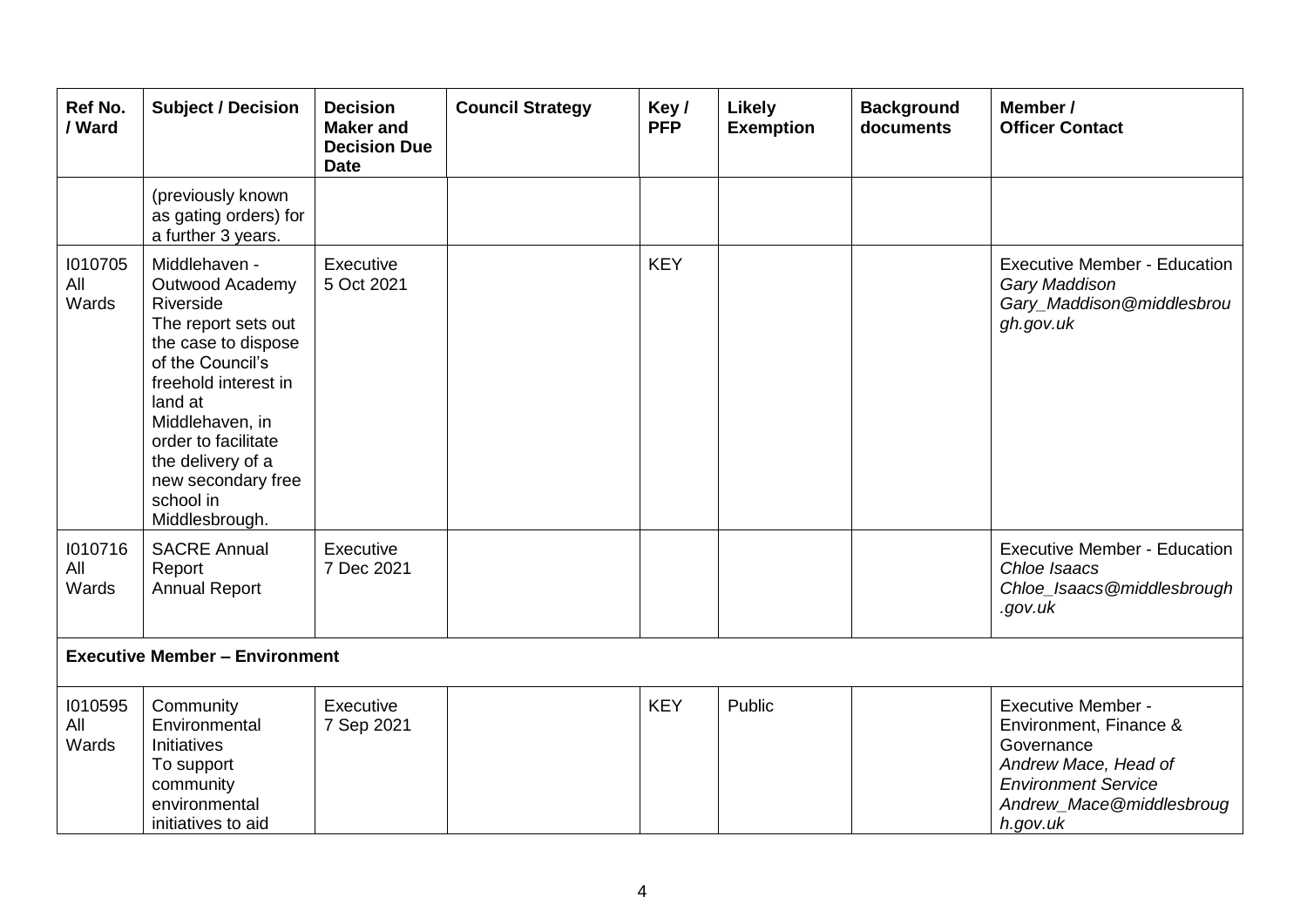| Ref No.<br>/ Ward       | <b>Subject / Decision</b>                                                                                                                       | <b>Decision</b><br><b>Maker</b> and<br><b>Decision Due</b><br><b>Date</b>       | <b>Council Strategy</b> | Key/<br><b>PFP</b> | <b>Likely</b><br><b>Exemption</b> | <b>Background</b><br>documents | Member /<br><b>Officer Contact</b>                                                                                              |
|-------------------------|-------------------------------------------------------------------------------------------------------------------------------------------------|---------------------------------------------------------------------------------|-------------------------|--------------------|-----------------------------------|--------------------------------|---------------------------------------------------------------------------------------------------------------------------------|
|                         | improved local<br>environmental<br>standards.                                                                                                   |                                                                                 |                         |                    |                                   |                                |                                                                                                                                 |
| 1009420<br>All<br>Wards | <b>ECS Built Asset</b><br>Investment<br>Executive approval<br>is required for the<br><b>ECS Capital Asset</b><br>Strategy.                      | Executive<br>5 Oct 2021                                                         |                         | <b>KEY</b>         | Public                            |                                | <b>Executive Member -</b><br>Environment<br><b>Chris Bates</b><br>Chris_Bates@middlesbrough.<br>gov.uk                          |
| 1010704<br>All<br>Wards | <b>Highways Asset</b><br>Infrastructure<br>Executive approval<br>is required for the<br><b>ECS Capital</b><br>Highways<br>Infrastructure Asset. | Executive<br>5 Oct 2021                                                         |                         | <b>KEY</b>         | Public                            |                                | <b>Executive Member -</b><br>Environment, Finance &<br>Governance<br><b>Chris Bates</b><br>Chris_Bates@middlesbrough.<br>gov.uk |
|                         | <b>Executive Member - Finance and Governance</b>                                                                                                |                                                                                 |                         |                    |                                   |                                |                                                                                                                                 |
| 1010719<br>All<br>Wards | <b>Council Tax</b><br><b>Reduction Scheme</b><br>2022/23                                                                                        | Executive<br>Member -<br>Environment,<br>Finance &<br>Governance<br>31 Aug 2021 |                         | <b>KEY</b>         |                                   |                                | Janette Savage<br>Janette_Savage@middlesbrou<br>gh.gov.uk                                                                       |
| 1010362                 | Ad Hoc Scrutiny<br>Panel Final Report<br>and Service<br>Response<br>To present the draft                                                        | Executive<br>7 Sep 2021                                                         |                         |                    | Public                            |                                | <b>Keely Trainor</b><br>Keely_Trainor@middlesbroug<br>h.gov.uk                                                                  |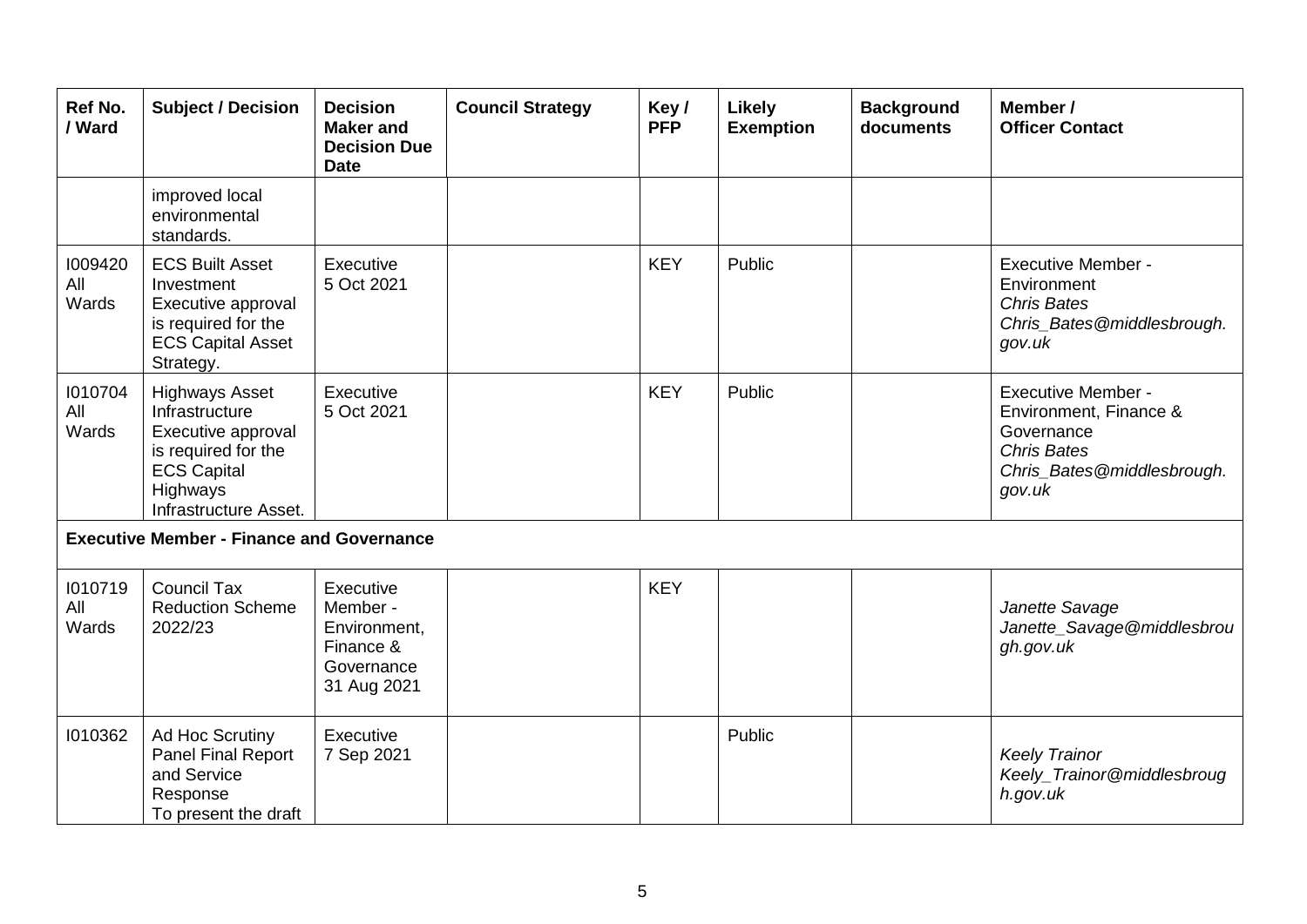| Ref No.<br>/ Ward       | <b>Subject / Decision</b>                                                                                                                                                                          | <b>Decision</b><br><b>Maker</b> and<br><b>Decision Due</b><br><b>Date</b> | <b>Council Strategy</b> | Key/<br><b>PFP</b> | Likely<br><b>Exemption</b> | <b>Background</b><br>documents | Member /<br><b>Officer Contact</b>                                                                                                  |
|-------------------------|----------------------------------------------------------------------------------------------------------------------------------------------------------------------------------------------------|---------------------------------------------------------------------------|-------------------------|--------------------|----------------------------|--------------------------------|-------------------------------------------------------------------------------------------------------------------------------------|
|                         | final report of the Ad<br>Hoc Scrutiny Panel<br>following its review<br>into Members'<br>media<br>communications.                                                                                  |                                                                           |                         |                    |                            |                                |                                                                                                                                     |
| 1010194<br>All<br>Wards | Revenue and<br>Capital Budget -<br>Projected Outturn<br>Position as at<br>Quarter One<br>2021/22<br>To advise the<br>Executive of the<br>Council's financial<br>position at Quarter<br>One 2021/22 | Executive<br>7 Sep 2021                                                   |                         | <b>KEY</b>         | Public                     |                                | <b>Executive Member -</b><br>Environment, Finance &<br>Governance<br><b>Keely Trainor</b><br>Keely_Trainor@middlesbroug<br>h.gov.uk |
| 1009721                 | <b>Strategic Plan</b><br>$2021 - 24 - Progress$<br>at Quarter One<br>2021/22<br>Report outlining<br>performance<br>against the<br>Strategic Plan at<br>Quarter One<br>2021/22                      | Executive<br>7 Sep 2021                                                   |                         |                    | Public                     |                                | <b>Executive Member - Finance</b><br>and Governance<br><b>Keely Trainor</b><br>Keely_Trainor@middlesbroug<br>h.gov.uk               |
| 1009948<br>All<br>Wards | Supplier Incentive<br>Programme<br>Proposal to<br>commission an                                                                                                                                    | Executive<br>7 Sep 2021                                                   |                         | <b>KEY</b>         | Public                     |                                | <b>Executive Member -</b><br>Environment, Finance &<br>Governance<br><b>Keely Trainor</b>                                           |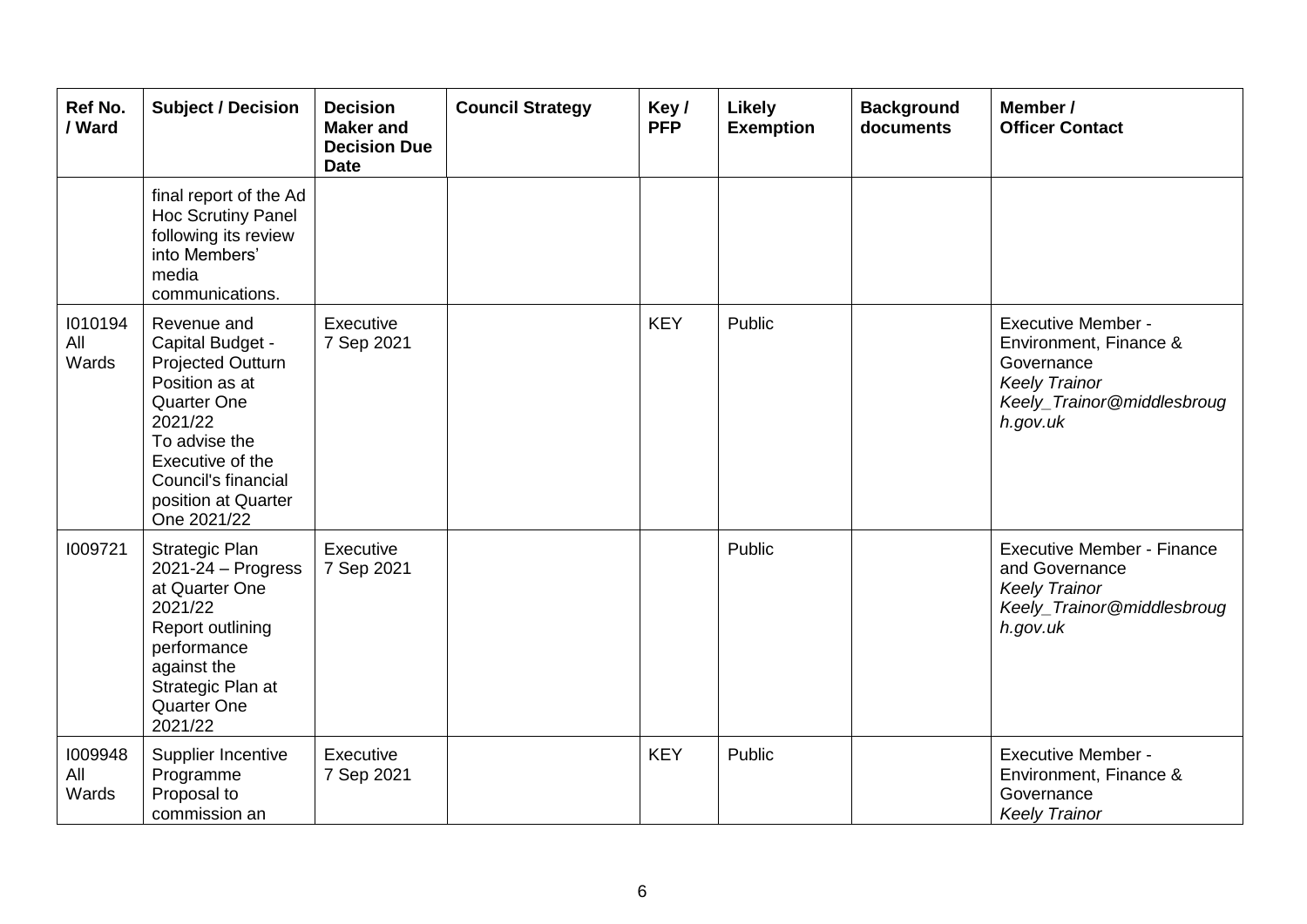| Ref No.<br>/ Ward       | <b>Subject / Decision</b>                                                                                                                                                                                          | <b>Decision</b><br><b>Maker and</b><br><b>Decision Due</b><br><b>Date</b> | <b>Council Strategy</b> | Key/<br><b>PFP</b> | Likely<br><b>Exemption</b> | <b>Background</b><br>documents | Member /<br><b>Officer Contact</b>                                                                                                  |
|-------------------------|--------------------------------------------------------------------------------------------------------------------------------------------------------------------------------------------------------------------|---------------------------------------------------------------------------|-------------------------|--------------------|----------------------------|--------------------------------|-------------------------------------------------------------------------------------------------------------------------------------|
|                         | early payment<br>scheme system for<br>payment of invoices<br>earlier than the<br>standard 30 days<br>and bring<br>associated change<br>in practice and<br>anticipated<br>efficiencies in<br>process.               |                                                                           |                         |                    |                            |                                | Keely_Trainor@middlesbroug<br>h.gov.uk                                                                                              |
| 1010196<br>All<br>Wards | Medium Term<br><b>Financial Plan</b><br><b>Update and Budget</b><br><b>Savings Proposals</b><br>That the Executive<br>notes the updated<br>Medium Term<br><b>Financial Plan</b><br>position and budget<br>savings. | Executive<br>9 Nov 2021                                                   |                         | <b>KEY</b>         | Public                     |                                | <b>Executive Member -</b><br>Environment, Finance &<br>Governance<br><b>Keely Trainor</b><br>Keely_Trainor@middlesbroug<br>h.gov.uk |
| 1010195<br>All<br>Wards | Revenue and<br>Capital Budget -<br><b>Projected Outturn</b><br>Position as at<br><b>Quarter Two</b><br>2021/22<br>To advise the<br>Executive of the<br>Council's financial<br>position at Quarter<br>Two 2021/22.  | Executive<br>9 Nov 2021                                                   |                         | <b>KEY</b>         | Public                     |                                | <b>Executive Member -</b><br>Environment, Finance &<br>Governance<br><b>Keely Trainor</b><br>Keely_Trainor@middlesbroug<br>h.gov.uk |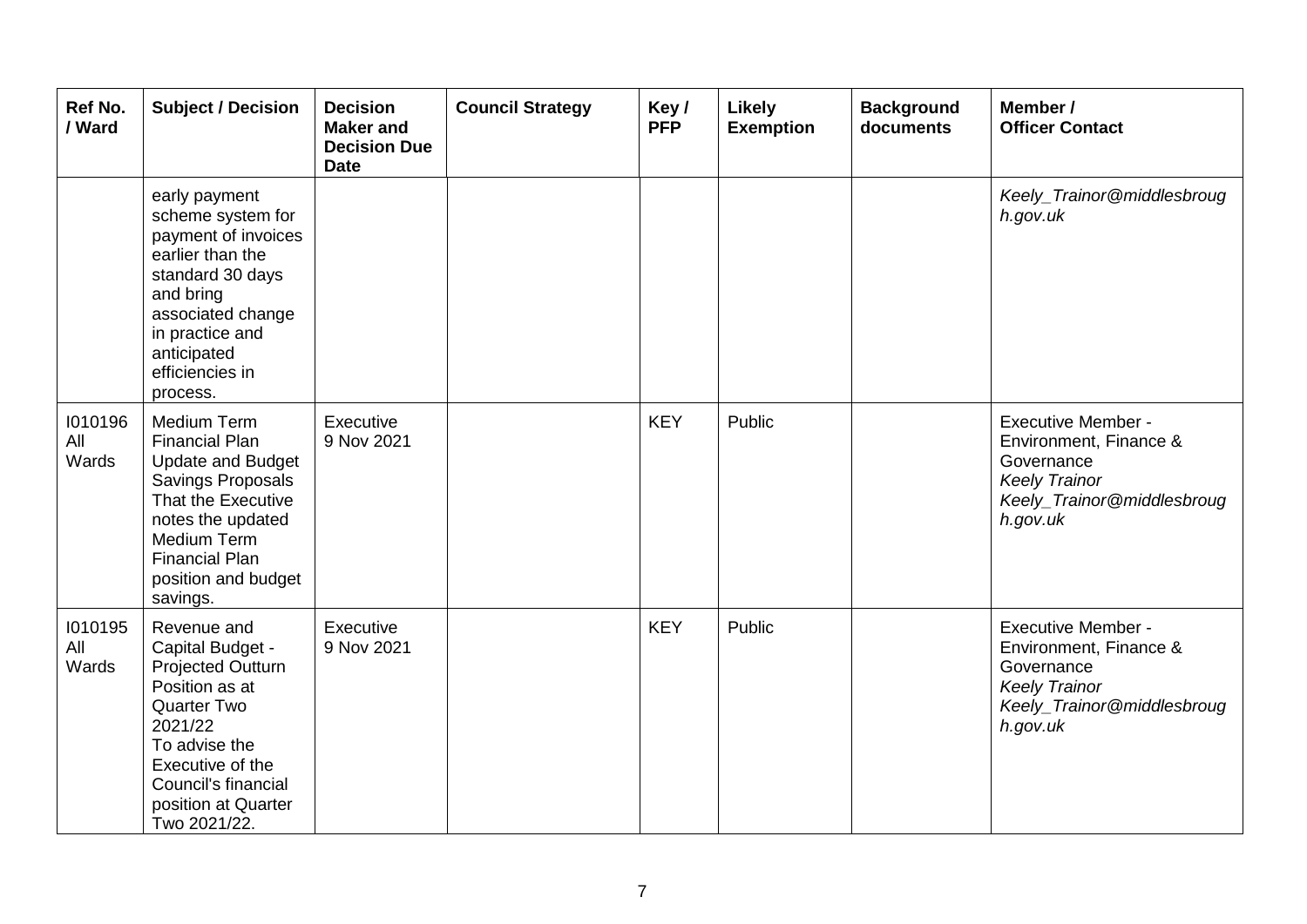| <b>Ref No.</b><br>/ Ward | <b>Subject / Decision</b>                                                                                                                                                         | <b>Decision</b><br><b>Maker and</b><br><b>Decision Due</b><br><b>Date</b> | <b>Council Strategy</b> | Key/<br><b>PFP</b> | <b>Likely</b><br><b>Exemption</b> | <b>Background</b><br>documents | Member /<br><b>Officer Contact</b>                                                                                                  |
|--------------------------|-----------------------------------------------------------------------------------------------------------------------------------------------------------------------------------|---------------------------------------------------------------------------|-------------------------|--------------------|-----------------------------------|--------------------------------|-------------------------------------------------------------------------------------------------------------------------------------|
| 1009723                  | Strategic Plan<br>$2021 - 24 - Progress$<br>at Quarter Two<br>2021/22<br>Report outlining<br>performance<br>against the<br>Strategic Plan at<br>Quarter Two<br>2021/22            | Executive<br>9 Nov 2021                                                   |                         |                    | Public                            |                                | <b>Executive Member - Finance</b><br>and Governance<br><b>Keely Trainor</b><br>Keely_Trainor@middlesbroug<br>h.gov.uk               |
| 1010197<br>All<br>Wards  | <b>Council Tax</b><br>Support Scheme for<br>22/23<br>That the Executive<br>approves the<br><b>Council Tax</b><br>Support Scheme for<br>22/23.                                     | Executive<br>11 Jan 2022                                                  |                         | <b>KEY</b>         | Public                            |                                | <b>Executive Member -</b><br>Environment, Finance &<br>Governance<br><b>Keely Trainor</b><br>Keely_Trainor@middlesbroug<br>h.gov.uk |
| 1009724                  | Strategic Plan<br>$2021 - 24 - Progress$<br>at Quarter Three<br>2021/22<br>Report outlining<br>performance<br>against the<br>Strategic Plan at<br><b>Quarter Three</b><br>2021/22 | Executive<br>14 Feb 2022                                                  |                         |                    | Public                            |                                | <b>Executive Member - Finance</b><br>and Governance<br><b>Keely Trainor</b><br>Keely_Trainor@middlesbroug<br>h.gov.uk               |
| 1010199<br>All<br>Wards  | Revenue Budget,<br>Council Tax,<br>Medium Term                                                                                                                                    | Executive<br>14 Feb 2022                                                  |                         | <b>KEY</b>         | Public                            |                                | <b>Executive Member -</b><br>Environment, Finance &<br>Governance                                                                   |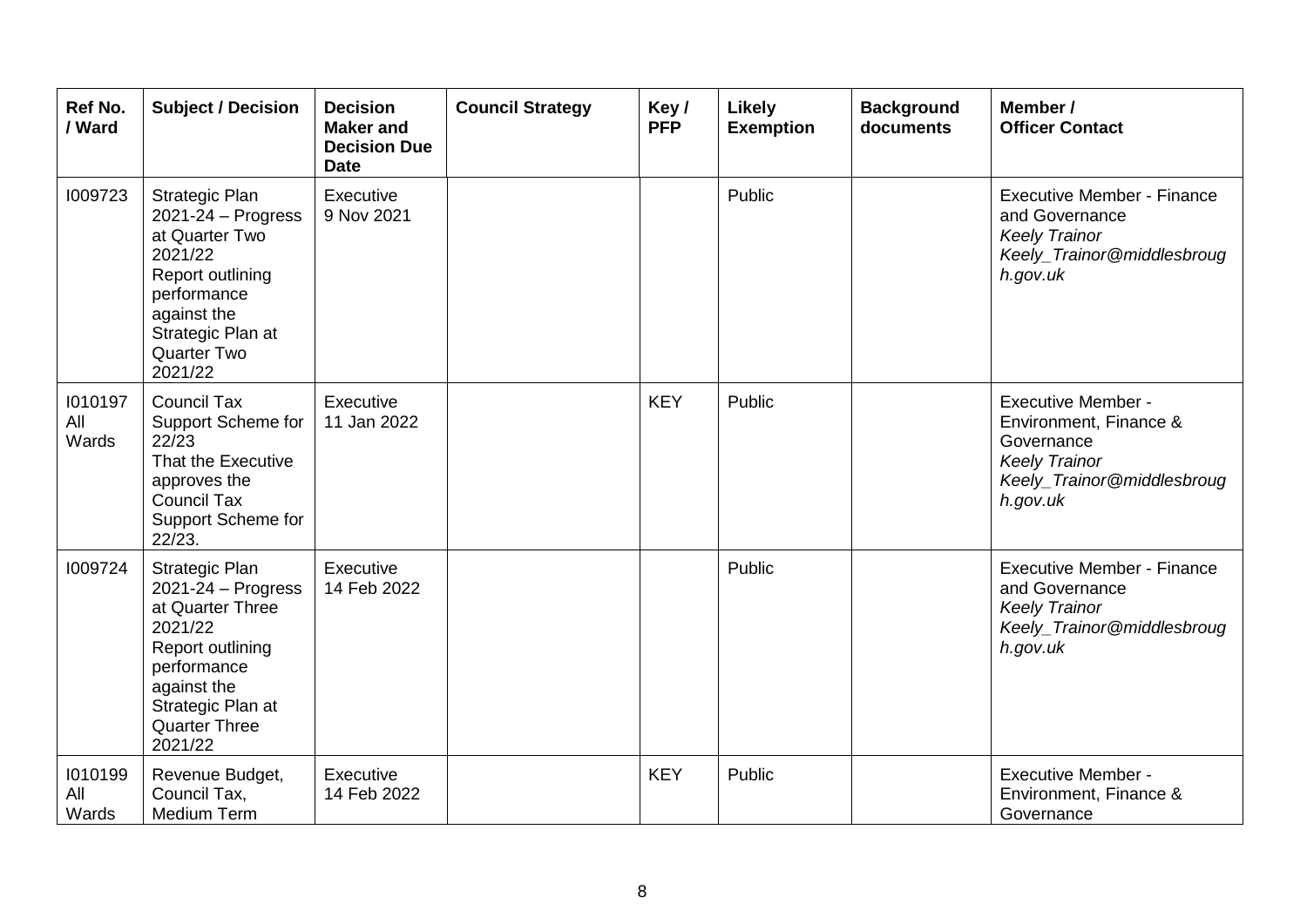| Ref No.<br>/ Ward       | <b>Subject / Decision</b>                                                                                                                                                                                             | <b>Decision</b><br><b>Maker</b> and<br><b>Decision Due</b><br><b>Date</b> | <b>Council Strategy</b> | Key/<br><b>PFP</b> | <b>Likely</b><br><b>Exemption</b> | <b>Background</b><br>documents | Member /<br><b>Officer Contact</b>                                                                                                  |
|-------------------------|-----------------------------------------------------------------------------------------------------------------------------------------------------------------------------------------------------------------------|---------------------------------------------------------------------------|-------------------------|--------------------|-----------------------------------|--------------------------------|-------------------------------------------------------------------------------------------------------------------------------------|
|                         | Financial Plan and<br><b>Capital Strategy</b><br>2022/23<br>The setting of the<br>Revenue Budget,<br>Council Tax, Capital<br>Strategy for<br>2022/23.                                                                 |                                                                           |                         |                    |                                   |                                | <b>Keely Trainor</b><br>Keely_Trainor@middlesbroug<br>h.gov.uk                                                                      |
| 1010198<br>All<br>Wards | Revenue and<br>Capital Budget -<br><b>Projected Outturn</b><br>Position as at<br><b>Quarter Three</b><br>2021/22<br>To advise the<br>Executive of the<br>Council's financial<br>position at Quarter<br>Three 2021/22. | Executive<br>14 Feb 2022                                                  |                         | <b>KEY</b>         | Public                            |                                | <b>Executive Member -</b><br>Environment, Finance &<br>Governance<br><b>Keely Trainor</b><br>Keely_Trainor@middlesbroug<br>h.gov.uk |
|                         | <b>Executive Member - Regeneration</b>                                                                                                                                                                                |                                                                           |                         |                    |                                   |                                |                                                                                                                                     |
| 1009231<br>Central      | <b>Tees Advanced</b><br><b>Manufacturing Park</b><br>- New Site<br>Development<br>Options<br>The Executive<br>Member for<br>Regeneration<br>approves:<br>i. new option                                                | Executive<br>Member -<br>Regeneration<br>23 Mar 2021                      |                         | <b>KEY</b>         | Public                            |                                | Executive Member -<br>Regeneration<br>Richard Horniman, Director of<br>Regeneration<br>Richard_Horniman@middlesbr<br>ough.gov.uk    |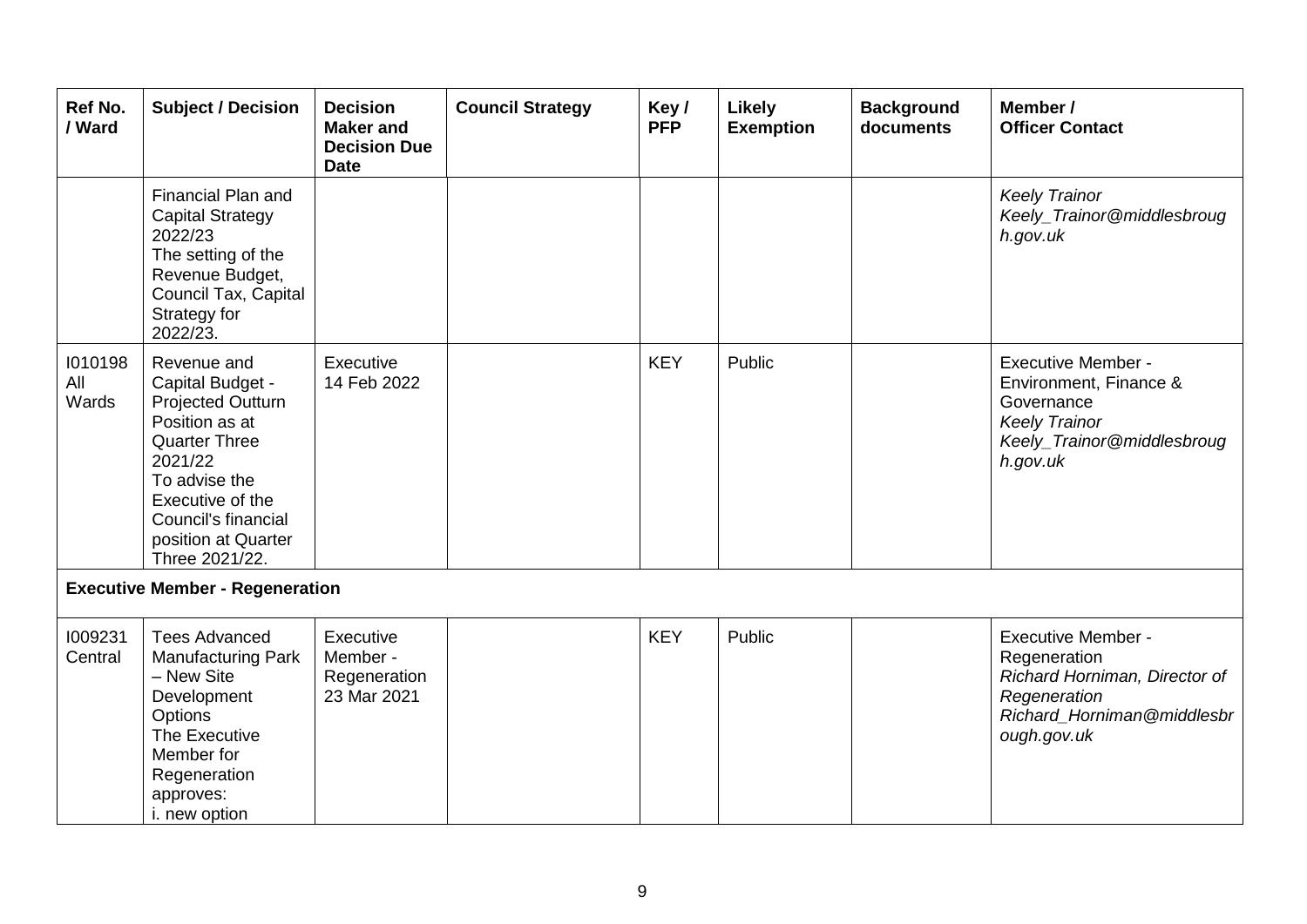| Ref No.<br>/ Ward | <b>Subject / Decision</b>              | <b>Decision</b><br><b>Maker and</b><br><b>Decision Due</b><br><b>Date</b> | <b>Council Strategy</b> | Key/<br><b>PFP</b> | <b>Likely</b><br><b>Exemption</b> | <b>Background</b><br>documents | Member /<br><b>Officer Contact</b> |
|-------------------|----------------------------------------|---------------------------------------------------------------------------|-------------------------|--------------------|-----------------------------------|--------------------------------|------------------------------------|
|                   | agreements, on<br>terms similar to the |                                                                           |                         |                    |                                   |                                |                                    |
|                   | previous option                        |                                                                           |                         |                    |                                   |                                |                                    |
|                   | agreements, at                         |                                                                           |                         |                    |                                   |                                |                                    |
|                   | <b>Tees Advanced</b>                   |                                                                           |                         |                    |                                   |                                |                                    |
|                   | <b>Manufacturing Park</b>              |                                                                           |                         |                    |                                   |                                |                                    |
|                   | (TeesAMP):                             |                                                                           |                         |                    |                                   |                                |                                    |
|                   | a. the sale of Plot                    |                                                                           |                         |                    |                                   |                                |                                    |
|                   | 23 (3 acres) for                       |                                                                           |                         |                    |                                   |                                |                                    |
|                   | £345,000 to                            |                                                                           |                         |                    |                                   |                                |                                    |
|                   | <b>Cleveland Property</b>              |                                                                           |                         |                    |                                   |                                |                                    |
|                   | Investments Ltd.                       |                                                                           |                         |                    |                                   |                                |                                    |
|                   | (CPIL), as                             |                                                                           |                         |                    |                                   |                                |                                    |
|                   | previously approved                    |                                                                           |                         |                    |                                   |                                |                                    |
|                   | by the Executive on<br>14th July 2020; |                                                                           |                         |                    |                                   |                                |                                    |
|                   | b. the sale of the                     |                                                                           |                         |                    |                                   |                                |                                    |
|                   | (formerly)                             |                                                                           |                         |                    |                                   |                                |                                    |
|                   | Anaerobic Digester                     |                                                                           |                         |                    |                                   |                                |                                    |
|                   | site (3.5 acres) for                   |                                                                           |                         |                    |                                   |                                |                                    |
|                   | £400,000 to CPIL,                      |                                                                           |                         |                    |                                   |                                |                                    |
|                   | as previously                          |                                                                           |                         |                    |                                   |                                |                                    |
|                   | approved by the                        |                                                                           |                         |                    |                                   |                                |                                    |
|                   | Executive on 19th                      |                                                                           |                         |                    |                                   |                                |                                    |
|                   | December 2017;                         |                                                                           |                         |                    |                                   |                                |                                    |
|                   | ii. that the new                       |                                                                           |                         |                    |                                   |                                |                                    |
|                   | options and                            |                                                                           |                         |                    |                                   |                                |                                    |
|                   | subsequent sales                       |                                                                           |                         |                    |                                   |                                |                                    |
|                   | would be subject to:                   |                                                                           |                         |                    |                                   |                                |                                    |
|                   | a. a deadline to                       |                                                                           |                         |                    |                                   |                                |                                    |
|                   | complete the sales                     |                                                                           |                         |                    |                                   |                                |                                    |
|                   | by 30th June 2021;                     |                                                                           |                         |                    |                                   |                                |                                    |
|                   | b. substantially the                   |                                                                           |                         |                    |                                   |                                |                                    |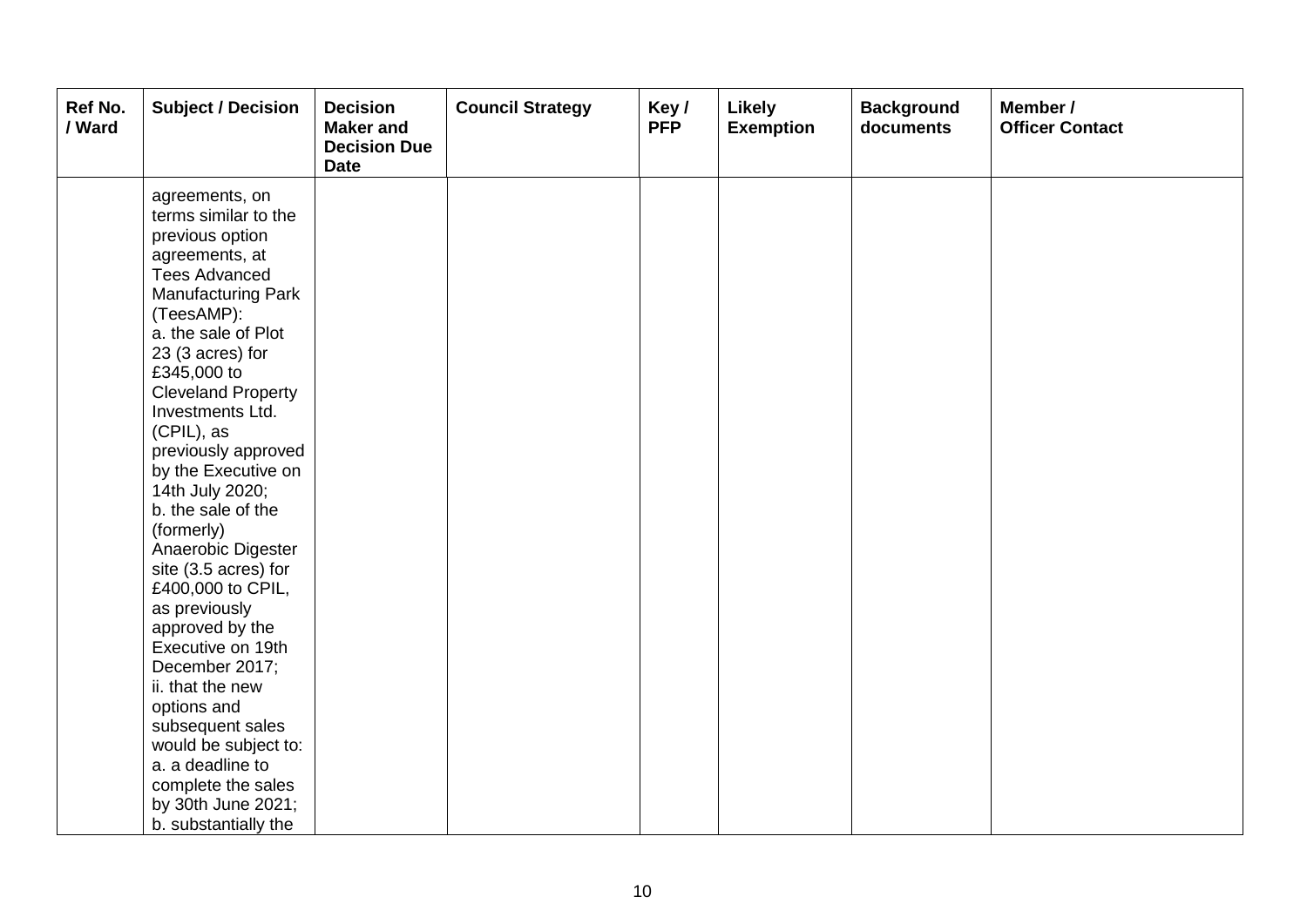| Ref No.<br>/ Ward | <b>Subject / Decision</b>                                                                                                                                                                                                                                                                                                                                                                                                                                                                                                                                                                                                                                             | <b>Decision</b><br><b>Maker</b> and<br><b>Decision Due</b><br><b>Date</b> | <b>Council Strategy</b> | Key/<br><b>PFP</b> | <b>Likely</b><br><b>Exemption</b> | <b>Background</b><br>documents | Member /<br><b>Officer Contact</b> |
|-------------------|-----------------------------------------------------------------------------------------------------------------------------------------------------------------------------------------------------------------------------------------------------------------------------------------------------------------------------------------------------------------------------------------------------------------------------------------------------------------------------------------------------------------------------------------------------------------------------------------------------------------------------------------------------------------------|---------------------------------------------------------------------------|-------------------------|--------------------|-----------------------------------|--------------------------------|------------------------------------|
|                   | same legal terms<br>and conditions as<br>the previous option<br>sites, with the<br>developments now<br>being in use classes<br>B1, B2 and B8;<br>c. a buy-back<br>clause providing an<br>18 month period<br>following the sale to<br>obtain detailed<br>planning consent,<br>provide any<br>enabling<br>infrastructure and to<br>commence<br>construction,<br>otherwise obligating<br>CPIL to sell the site<br>back to the Council<br>for the same price<br>at which it is sold;<br>d. any onward sale<br>by CPIL is subject<br>to the same<br>conditionality set<br>out at ii. a. to c.;<br>and,<br>iii. that any variance<br>to the terms of the<br>new options and |                                                                           |                         |                    |                                   |                                |                                    |
|                   | sales be delegated                                                                                                                                                                                                                                                                                                                                                                                                                                                                                                                                                                                                                                                    |                                                                           |                         |                    |                                   |                                |                                    |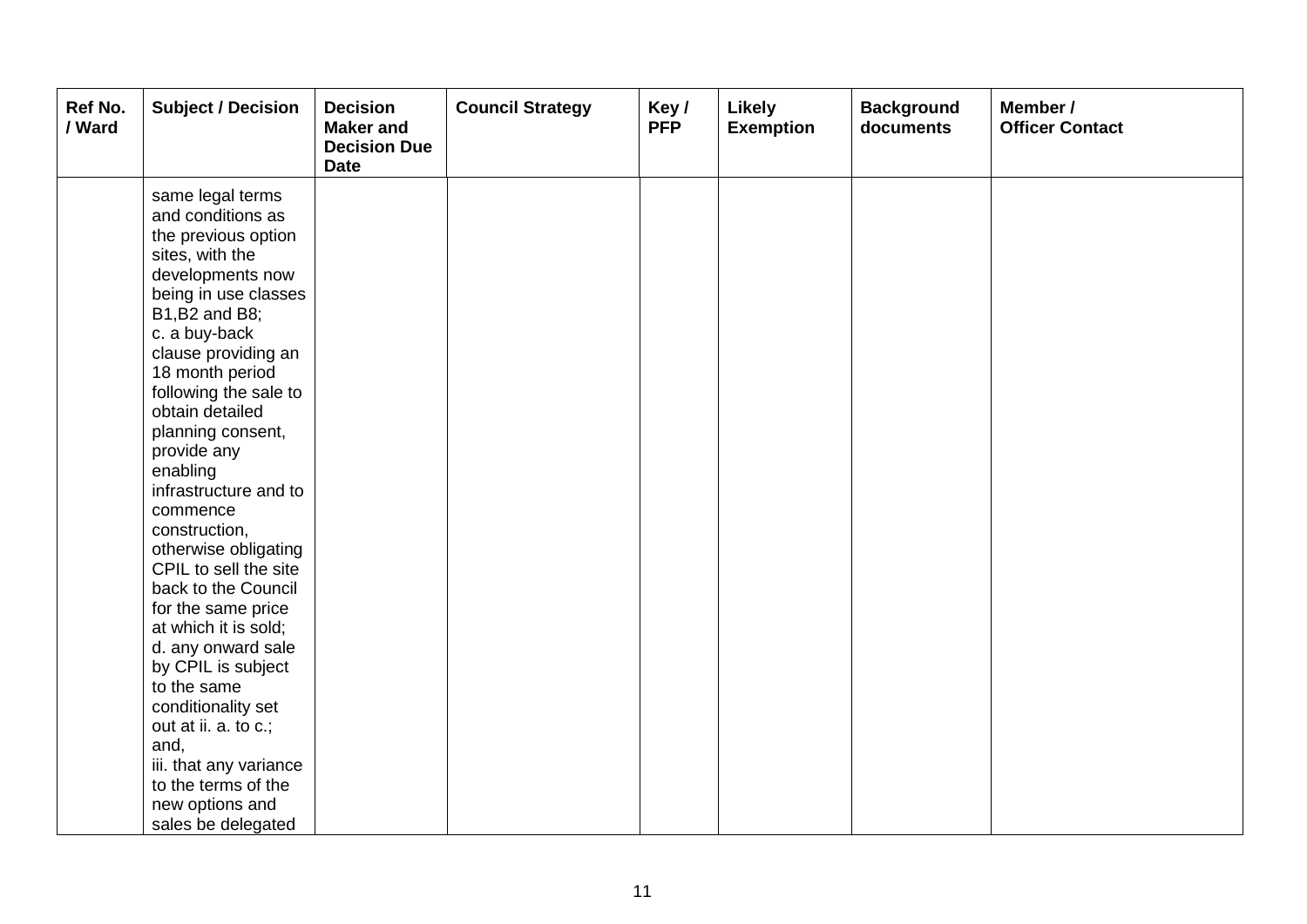| Ref No.<br>/ Ward                                                                                                                                                                                                                       | <b>Subject / Decision</b>                                                                                                                                                                                                                                                                                                                 | <b>Decision</b><br><b>Maker</b> and<br><b>Decision Due</b><br><b>Date</b> | <b>Council Strategy</b> | Key/<br><b>PFP</b> | <b>Likely</b><br><b>Exemption</b> | <b>Background</b><br>documents | Member /<br><b>Officer Contact</b>                                                                                                      |
|-----------------------------------------------------------------------------------------------------------------------------------------------------------------------------------------------------------------------------------------|-------------------------------------------------------------------------------------------------------------------------------------------------------------------------------------------------------------------------------------------------------------------------------------------------------------------------------------------|---------------------------------------------------------------------------|-------------------------|--------------------|-----------------------------------|--------------------------------|-----------------------------------------------------------------------------------------------------------------------------------------|
|                                                                                                                                                                                                                                         | to the Head of<br>Strategic<br>Commissioning and<br>Procurement, aside<br>from the terms and<br>conditions set out at<br>ii. b. to d. inclusive.                                                                                                                                                                                          |                                                                           |                         |                    |                                   |                                |                                                                                                                                         |
| 1009598<br>Ayresom<br>e;<br><b>Berwick</b><br>Hills and<br>Pallister;<br><b>Bramble</b><br>s and<br>Thorntre<br>e;<br>Central;<br>Linthorp<br>e;<br>Newport<br>; North<br>Ormesb<br>y; Park;<br>Park<br>End and<br><b>Beckfiel</b><br>d | <b>MDC Empty Homes</b><br>Partnership<br>To confirm the<br>financial<br>arrangements to<br>enable<br>Middlesbrough<br>Development<br>Company to enter<br>into a partnership<br>with The Ethical<br><b>Housing Company</b><br>to invest in the<br>refurbishment of<br>empty and poor<br>quality properties in<br>the TS1 and TS3<br>areas. | Executive<br>7 Sep 2021                                                   |                         | <b>KEY</b>         | Public                            |                                | <b>Executive Member -</b><br>Regeneration<br>Richard Horniman, Director of<br>Regeneration<br>Richard Horniman@middlesbr<br>ough.gov.uk |
| 1009969<br>Central                                                                                                                                                                                                                      | Middlehaven Option<br>Agreement<br>The granting of an                                                                                                                                                                                                                                                                                     | Executive<br>7 Sep 2021                                                   |                         | <b>KEY</b>         | Public                            |                                | <b>Executive Member -</b><br>Regeneration<br>Richard Horniman, Director of                                                              |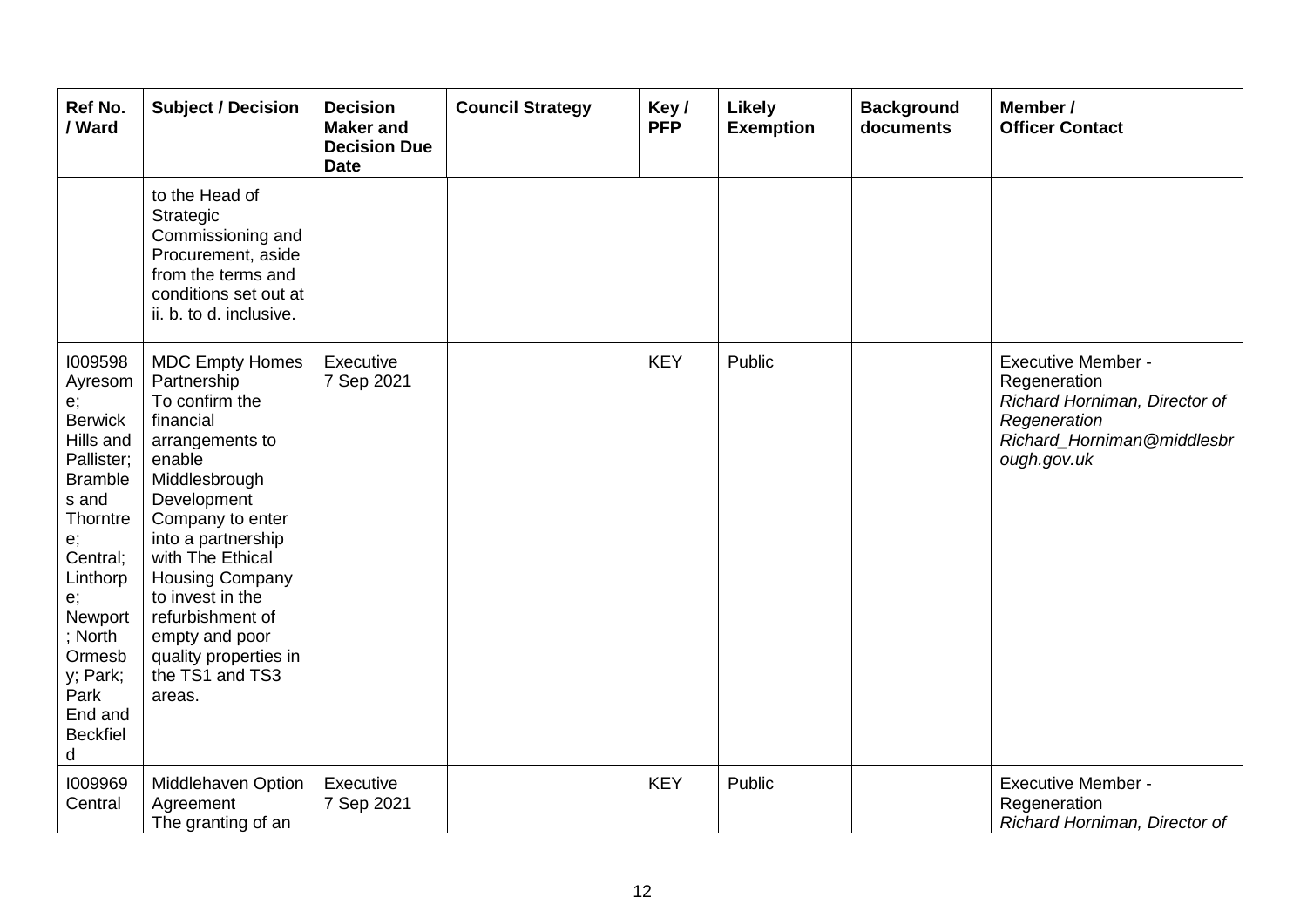| Ref No.<br>/ Ward       | <b>Subject / Decision</b>                                                                                                                                                                                         | <b>Decision</b><br><b>Maker</b> and<br><b>Decision Due</b><br><b>Date</b> | <b>Council Strategy</b> | Key/<br><b>PFP</b> | <b>Likely</b><br><b>Exemption</b> | <b>Background</b><br>documents | Member /<br><b>Officer Contact</b>                                                                                                      |
|-------------------------|-------------------------------------------------------------------------------------------------------------------------------------------------------------------------------------------------------------------|---------------------------------------------------------------------------|-------------------------|--------------------|-----------------------------------|--------------------------------|-----------------------------------------------------------------------------------------------------------------------------------------|
|                         | option agreement<br>development of<br>Middlehaven and in<br>line with an agreed<br>masterplan.                                                                                                                    |                                                                           |                         |                    |                                   |                                | Regeneration<br>Richard Horniman@middlesbr<br>ough.gov.uk                                                                               |
| 1010673<br>Central      | Middlesbrough<br>College<br><b>Exploring potential</b><br>investment in the<br>relocation of TTE.                                                                                                                 | Executive<br>7 Sep 2021                                                   |                         | <b>KEY</b>         | Fully exempt                      |                                | <b>Executive Member -</b><br>Regeneration<br>Richard Horniman, Director of<br>Regeneration<br>Richard Horniman@middlesbr<br>ough.gov.uk |
| 1010701<br>Central      | <b>Fountain Court</b><br>Refurbishment and<br>Fit-Out Budget<br>Decision regarding<br>fit-out costings.                                                                                                           | Executive<br>5 Oct 2021                                                   |                         | <b>KEY</b>         | Public                            |                                | <b>Executive Member -</b><br>Regeneration<br>Steve Fletcher, Head of<br>Development<br>Steve_Fletcher@middlesbrou<br>gh.gov.uk          |
| 1010658<br>All<br>Wards | <b>MDC Business Plan</b><br>To provide the<br>Executive with a<br>review of MDC<br>activities over the<br>past year and to set<br>out the priorities<br>and anticipated<br>expenditure for the<br>next 12 months. | Executive<br>5 Oct 2021                                                   |                         |                    | Public                            |                                | <b>Executive Member -</b><br>Regeneration<br>Richard Horniman, Director of<br>Regeneration<br>Richard_Horniman@middlesbr<br>ough.gov.uk |
| 1009248<br>Ayresom      | <b>Stainsby Country</b><br>Park and                                                                                                                                                                               | Executive<br>26 Oct 2021                                                  |                         | <b>KEY</b>         | Public                            |                                | <b>Executive Member -</b><br>Regeneration                                                                                               |